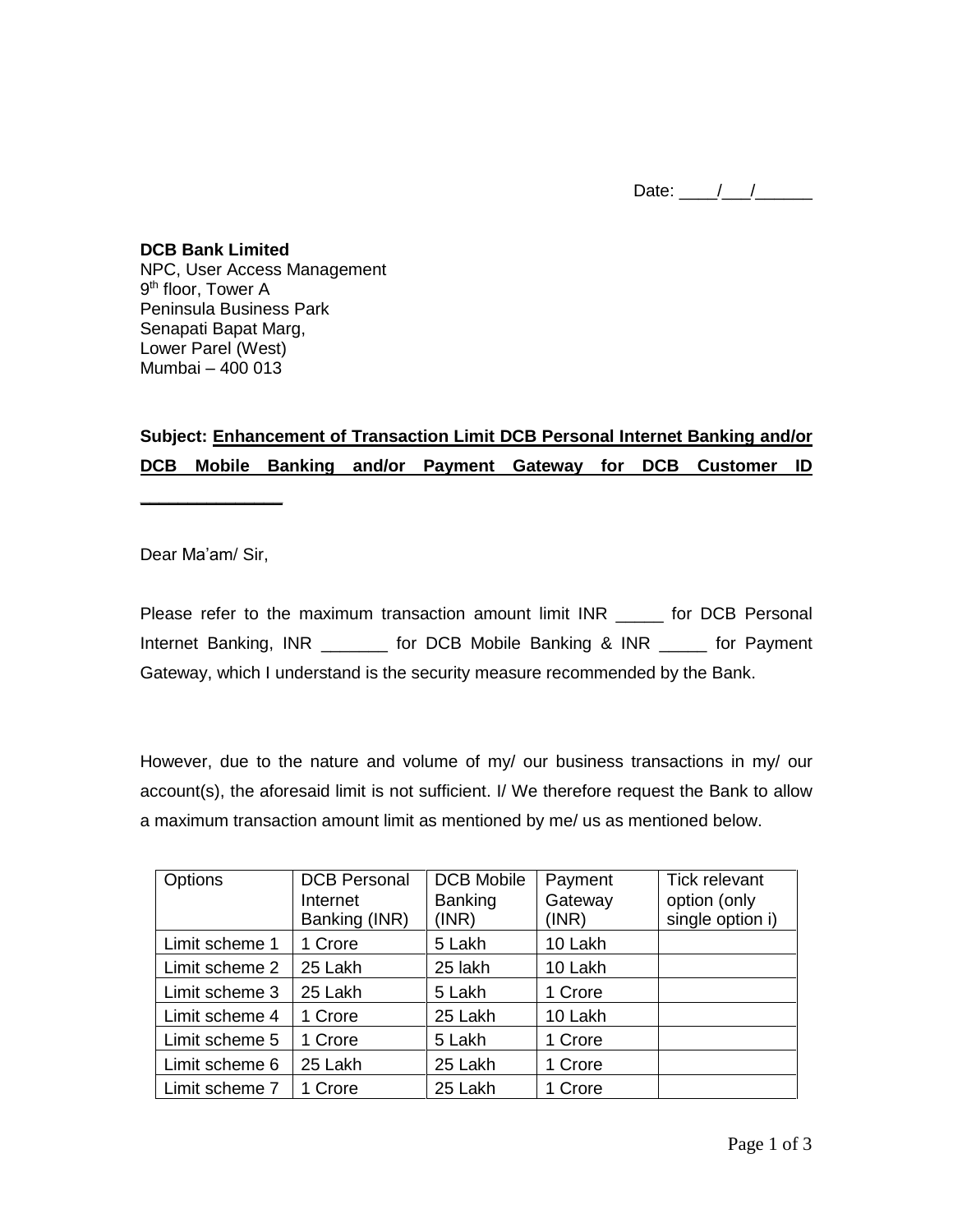With this submission, the old limits may be changed to the limits given hereinabove and I/ we undertake that I/ we will observe, abide and act as per the modified limits. I/ We understand that DCB Personal Internet Banking/ DCB Mobile Banking login identity, login password, transaction password, credentials, etc. are for my/ our use to login and transact and I/ we declare that these details will not be shared by me/ us with any other person or entity. I/ We understand that the Bank may send One Time Password (OTP) during the online transactions on my mobile number registered with the Bank. I/ We declare that I/ we will maintain secure usage of email account & mobile number registered with the Bank. I/ We will make all efforts to protect my/our devices such as mobile handsets, laptops, computers, etc. that are used for online transactions with DCB Bank and keep it free of malware and not allow multiple users to access the device/s. I/ We declare that I/ we will not share my/ our account related, DCB customer ID related or various password related details on any website or with any third party or entity.

I/We understand the risk associated with my/our request and I/we am/are solely responsible for the same and agreed to keep the Bank, its directors and officers as well as their successors and assigns, safe, harmless and indemnified from and against all losses, claims, demands, actions, costs, charges and expenses including the legal cost, which may be sustained or suffered or incurred by the Bank howsoever, as a consequence, direct or indirect, on acceding to and/or acting upon my/our request for enhancement of Transaction Limits in DCB Personal Internet Banking and/or DCB Mobile Banking and/or Payment Gateway for me/ us. I/ We further agree to repay to the Bank, on their demand, the amount so claimed towards all losses, claims, demands, actions, costs, charges and expenses including the legal cost, together with interest @ 18% p.a., with monthly rests, from the date of demand by the Bank till the date of payment thereof as also any such losses, damages, costs, charges, and expenses including advocate fees, claimed by the Bank, without any demur, delay or protest, within a period of 15 (fifteen) days from the date of demand.

I/ We understand that Bank has acceded to our request entirely at my/our own risk and I/ we agree that Banks decision in the subject matter to revise the said transaction limit either reduction or enhancement from time to time shall be final and entirely at the discretion of the Bank which will be binding on me/ us.